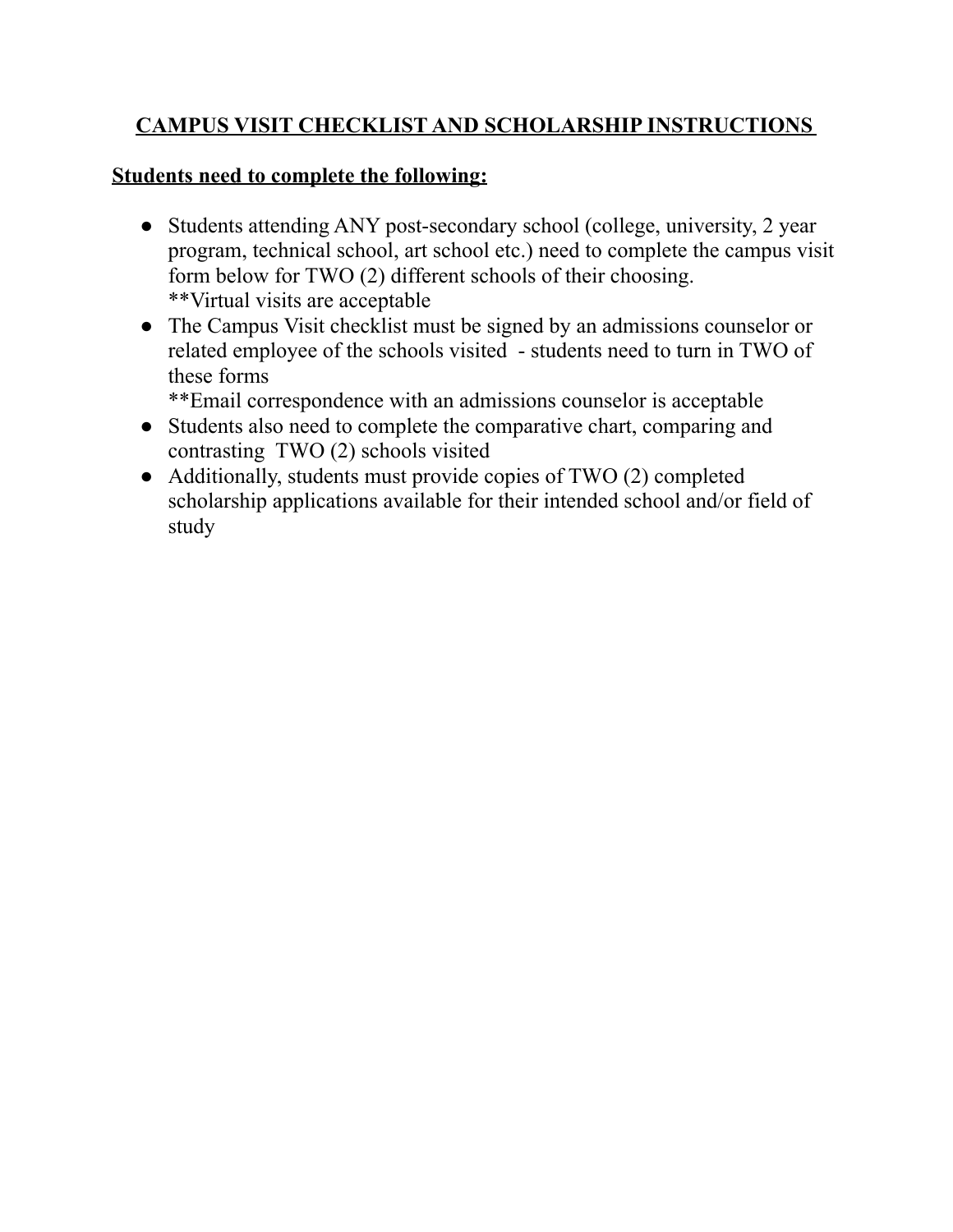## **CAMPUS VISIT CHECKLIST – please check that all activities have been completed**

| • Campus tour                                                                    |
|----------------------------------------------------------------------------------|
|                                                                                  |
|                                                                                  |
|                                                                                  |
| • Complete application and discuss financial aid________________________________ |

Admissions Counselor Signature & Date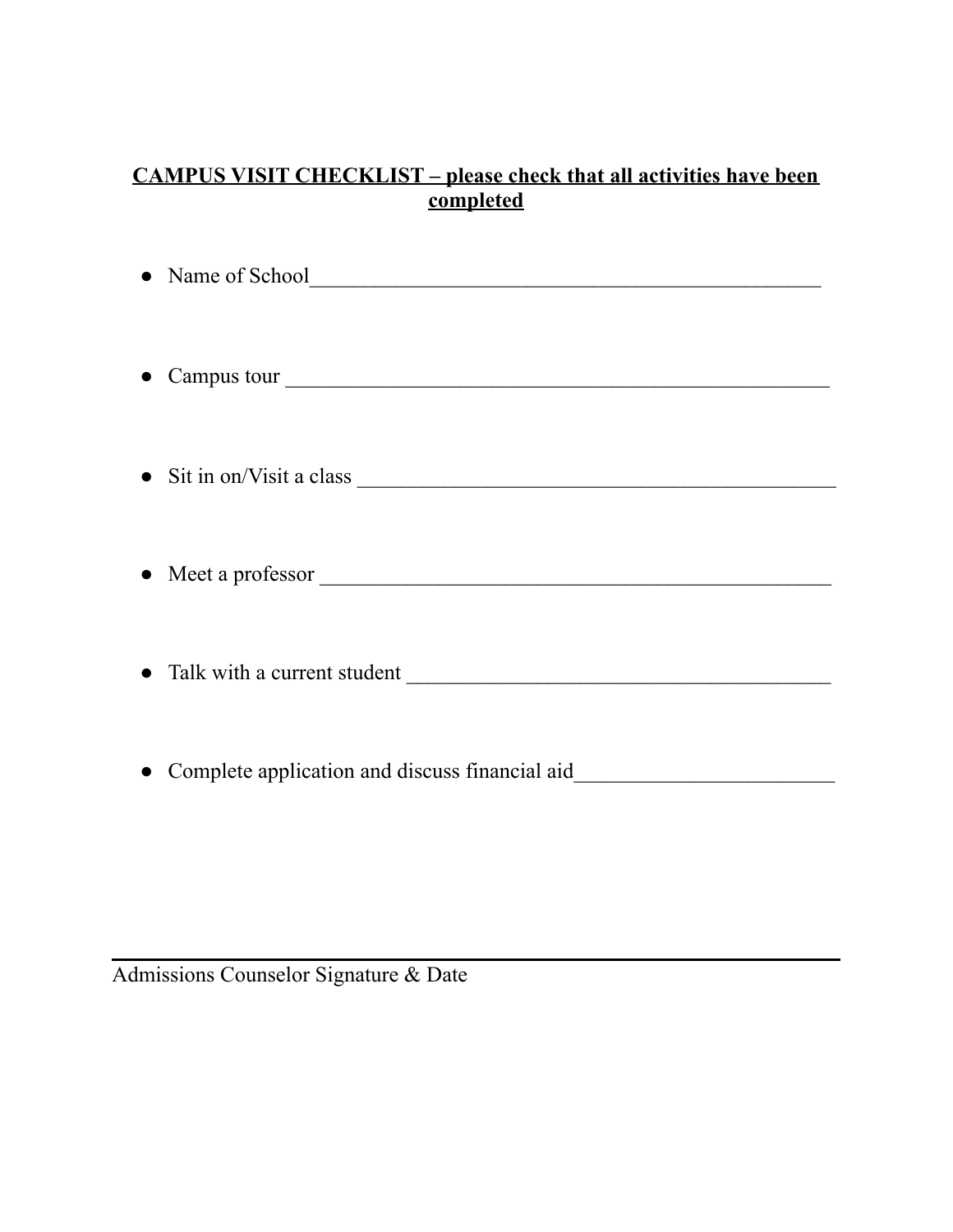# **SCHOOL COMPARATIVE CHART**

| Name of School                                       |  |
|------------------------------------------------------|--|
| Admissions Office Phone<br>Number & Contact Name     |  |
| Type of School (4 year, 2)<br>year, trade/technical) |  |
| Test(s) required (SAT,<br>ACT)                       |  |
| Admission Application<br>Deadline                    |  |
| Financial Aid Application<br>Deadline                |  |
| <b>Total Annual Expenses</b>                         |  |
| Amount of Financial Aid<br>Available                 |  |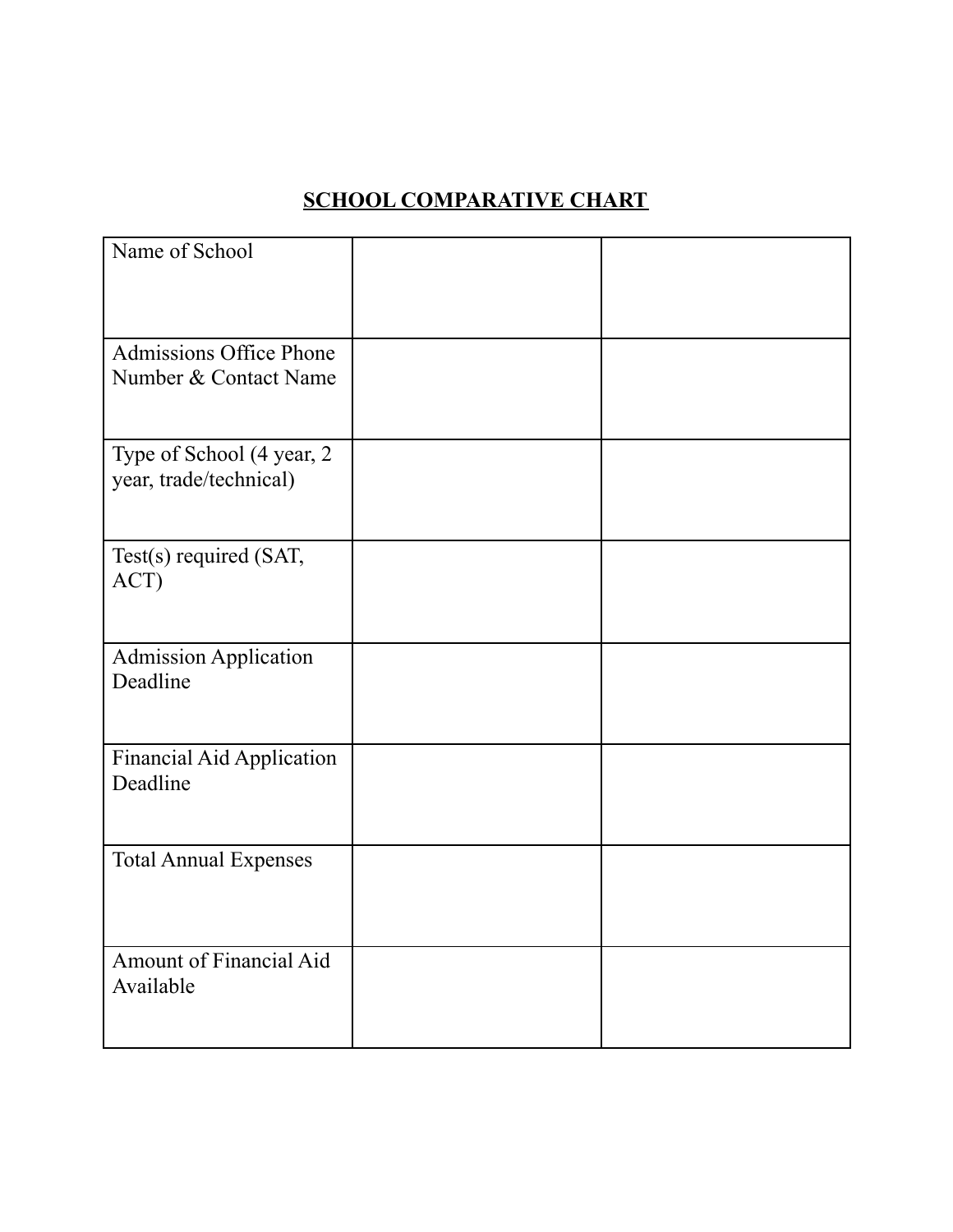## **WORK FORCE INSTRUCTIONS**

#### **Students need to complete the following:**

● Students entering the workforce need to provide the following: Copies of TWO (2) appropriate job applications, including a cover letter and resume where applicable A three (3) paragraph explanation for EACH job detailing the following: salary and benefits, advancement opportunities, experience required, learning opportunities on the job, and job stability Students also need to complete the comparative chart, comparing and contrasting TWO (2) jobs applied for